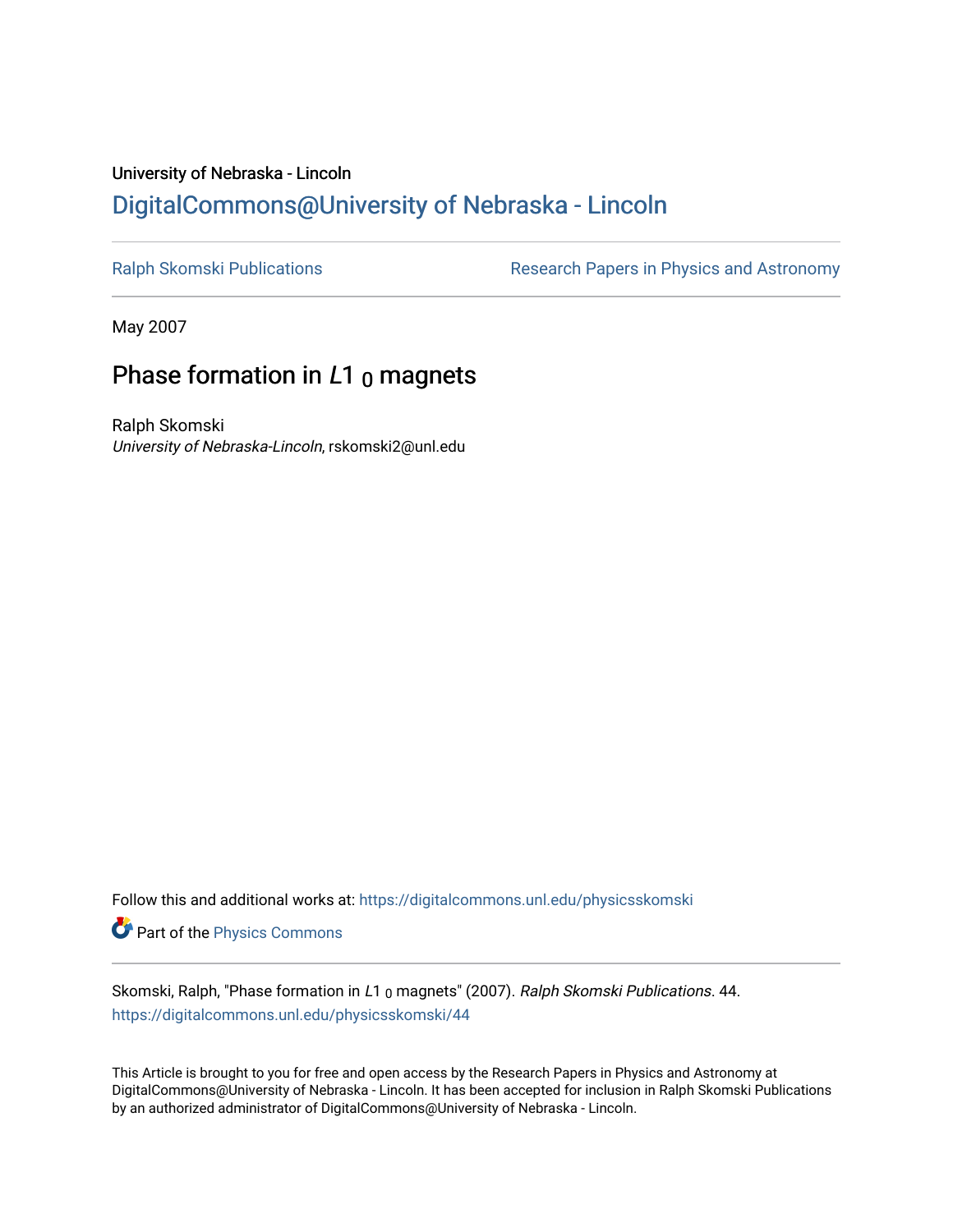## **[Phase formation in](http://dx.doi.org/10.1063/1.2711801)**  $L1_0$  **magnets**

R. Skomski<sup>a)</sup>

*Department of Physics and Astronomy, University of Nebraska, Lincoln, Nebraska 68588 and Nebraska Center for Materials and Nanoscience, University of Nebraska, Lincoln, Nebraska 68588*

Presented on 11 January 2007; received 31 October 2006; accepted 14 December 2006; published online 9 May 2007)

Structural and magnetic properties of substituted  $L1_0$  compounds are investigated. Focus is on  $L1_0$ structures of the general type  $ABC_2$ , where each second layer of the original structure is replaced by a checkerboard of *A* and *B* atoms. At low temperatures,  $L1_0$  compounds with  $ABC_2$  stoichiometry will segregate into  $AC$  and  $AB L1_0$  phases, forming an ordered  $ABC_2$  compound or exhibit a transition into a more complicated structure. The ordering has a strong impact on the magnetism of the alloys, especially on the anisotropy. The hypothetical new ternary compounds are of potential interest in various areas of magnetism, including magnetic recording and permanent magnetism. © 2007 American Institute of Physics. [DOI: [10.1063/1.2711801](http://dx.doi.org/10.1063/1.2711801)]

#### **I. INTRODUCTION**

The search for new intermetallic compounds, such as CoPt,<sup>1,[2](#page-3-1)</sup> Nd<sub>2</sub>Fe<sub>1[4](#page-3-3)</sub>B,<sup>3</sup> and SmCo<sub>5</sub>,<sup>4</sup> has been a long standing task in magnetism. Examples are permanent magnets, where new phases have contributed to the energy-product increase from about 1  $kJ/m^3$  in 1900 to more than 400 kJ/m<sup>3</sup>,<sup>[5](#page-3-4)</sup> and recording media.<sup>6</sup> However, the range of magnetic phases with appreciable magnetization, anisotropy, and Curie temperature is limited. This is one reason for the recent emphasis on nanostructuring, $7-10$  but exploring new magnetic phases remains an important research direction and has attracted renewed interest. Examples are the attempt to exploit the different crystal fields acting on the 4*f* and 4*g* sites in the 2:14:1 structure to improve the magnetic anisotropy in  $Nd_2Fe_{14}B$ magnets<sup>11</sup> and the search for new materials for magnetic recording,<sup>12</sup> where one exploits the strong layer anisotropies<sup>5</sup> of some 3*d*-based magnets.

The challenge is to exploit the typically very small<sup>13</sup> and difficult-to-predict free-energy differences between competing ordered and disordered structures to ensure that the atoms are on the "correct" sites. For example,  $E r Fe_{15}Co_2$  (Ref. [14](#page-3-11)) shows that this is, in principle, possible. Otherwise, one is forced to rely on nonequilibrium structures, such as strongly strained FeCo thin films.<sup>12</sup> In any case, it is interesting to know which phases may be formed, how they could be stabilized, and what magnetic properties would result.

This paper focuses on  $L1_0$  magnets. This interesting class of magnetic materials includes magnets such as the tetragonal intermetallics PtFe and PtCo discovered by Graf and Kussmann<sup>15</sup> and Jellinghaus,<sup>1</sup> respectively. These materials consist of iron-series (3*d*) transition metals, such as Fe and Co, and heavy transition metals, such as rare-earth (4f), palladium-series (4*d*) and platinum-series elements. Both 3*d* and 4*d*/5*d* substitutions are presently considered in magnetic recording, where one tries to improve the writability at room temperature and above heat-assisted magnetic recording or  $HAMR$ ).

### **II. STRUCTURE AND PHASE FORMATION**

Traditional binary  $L1_0$  or CuAu(I) magnets, such as PtFe and PtCo, are layered fcc derivates. Figure  $1(c)$  $1(c)$  shows that they consist of alternating *A* and *B* layers, where *A* and *B* are 3*d* and 4*d*/5*d* atoms, or vice versa. However, the most general  $L1_0$  $L1_0$  $L1_0$  structure, Fig. 1(d), has the composition  $ABC_2$  and consists of alternating layers of *C* atoms and checkerboard patterns of  $A$  and  $B$  atoms.<sup>16</sup> Other scenarios include but are not restricted to superlattices of the type *ACBC*, more complicated stackings, parallel monatomic wires of *A* and *B* atoms in each second layer, and segregated *A* and *B* patches with or without interlayer correlations. These *ABC*<sub>2</sub>-type compounds  $(A, B, C=Pt, Pd, Rh, Ir, Fe, Co, Ni, Mn, Pd, ...)$ are largely unexplored, although many combinations are

<span id="page-1-1"></span>

FIG. 1.  $L1_0$  and related structures: (a) fcc, (b)  $L1_2$  or Cu<sub>3</sub>Au, (c) binary  $L1_0$ , and (c) ternary  $L1_0$ .

<span id="page-1-0"></span>a)Electronic mail: rskomski@neb.rr.com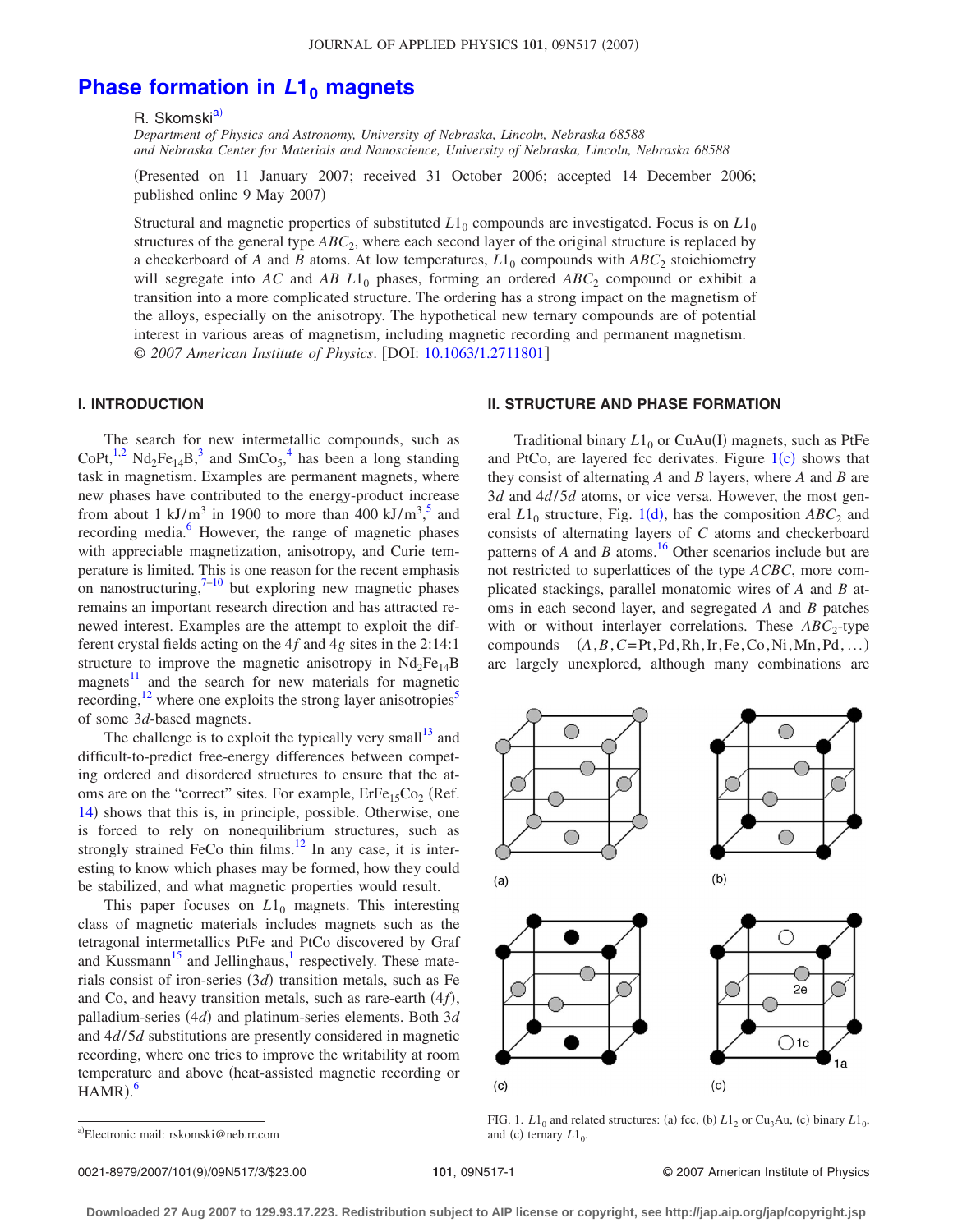<span id="page-2-0"></span>

FIG. 2. Cluster localization: (a) random clusters, (b) cluster localization, and (c) schematic density of states (DOS) for CPA (dahed line) and cluster corrected (solid line).

probably unstable or form solid solutions in the *A*-*B* plane. However, the magnetic recording community is well aware of the potential usefulness of atomic substitutions, and inplane phase segregation has been investigated for FePt<sub>1−*x*</sub>Pd<sub>*x*</sub>  $(Ref. 17$  $(Ref. 17$  and  $Fe<sub>1-r</sub>Co<sub>r</sub>Pt.<sup>18</sup>$ 

From bulk *A*-*B* alloys it is known that the relative strengths of the *A*-*A*, *A*-*B*, and *B*-*B* interactions determine whether the structure forms a solid solution, undergoes spinodal decomposition into *A* and *B* phases, or forms an ordered compound. These transitions are reasonably well described by the Gorsky-Bragg-Williams approximation.<sup>19</sup> In fact, at sufficiently low temperature, any  $L1_0$  compound with an  $ABC_2$  composition will segregate into *AC* and *AB L*1<sub>0</sub> phases, form an ordered *ABC*<sub>2</sub> compound or exhibit a transition into a more complicated structure.

The small energy differences and the large number of atoms and competing configurations (both spin and structure) complicate first-principles calculations. Calculations based on the coherent-potential approximation (CPA)<sup>[17](#page-3-14)[,18](#page-3-15)</sup> yield valuable insight into phase formation but suffers from an effect known as cluster localization. $^{20}$  As illustrated in Fig.  $2(b)$  $2(b)$ , the single-site character of the CPA underestimates the energy gain due to hopping in clusters of *A* or *B* atoms. This leads to a qualitatively incorrect density of states (DOS) at the band edge, Fig.  $2(c)$  $2(c)$ , and overestimates the energy of structures with pronounced clustering.

In broad terms, the phase-formation energy depends on the electronic structure of the involved atoms (numbers of 3*d*) and  $4d/5d$  atoms) and, via elastic interactions, on the relative sizes of the involved atoms. For a given band structure, a large size difference favors segregation. As a crude rule, the corresponding contribution to the binding energy *U* scales as  $G\Delta v^2/V_{at}$ , where *G* is the shear modulus,  $\Delta v$  is the volume difference, and  $V_{at}$  is the atomic volume.

The degree of  $L1_0$  ordering depends on the annealing temperature. Assuming that short-range diffusion is the main consideration, one can model the local environment as a standard two-level system, $^{21}$  as illustrated in Fig. [3.](#page-2-1) The situation is similar to the *AA*, *AB*, and *BB* bonds considered in the Gorski-Bragg-Williams approximation, except that we focus on the local dynamics. A master-equation analysis of Fig. [3](#page-2-1) yields finite-temperature dynamics of the order parameter  $0 \leq S \leq 1$ ,

$$
\frac{dS}{dt} = \Gamma(T)[S_{\text{eq}}(T) - S].\tag{1}
$$

Here  $\Gamma = 2\Gamma_0 \exp(-E_a/k_B T) \cosh(U/2k_B T)$ ,  $U = E_0 - E_1$ , and  $E_a = \frac{1}{2}$   $(E_b - E_0) + \frac{1}{2}$   $(E_b - E_1)$ . The attempt frequency  $\Gamma_0$ 

<span id="page-2-1"></span>

FIG. 3. Energy level scheme for the model.

 $\approx 10^{13}$  Hz for typical metallic diffusion processes, and the equilibrium value,

$$
S_{\text{eq}} = \frac{1 - \exp(-U/k_B T)}{1 + \exp(-U/k_B T)},
$$
\n(2)

varies between 0 (random fcc solid solution) and 1 (perfect  $L1_0$  order). This order parameter can be defined for the inplane ordering in  $ABC_2$  alloys. Typical energies *U* are comparable to or smaller than 0.1 eV, whereas activation energies  $E_a$  are of order 1 eV. As in other areas of metallurgy, low temperatures may improve S<sub>eq</sub> but yield generally very long equilibration times  $1/\Gamma$ .

#### **III. MAGNETIC PROPERTIES**

The structural versatility of the compounds translates into a broad range of spin structures (Fig. [4](#page-2-2)). The simultaneous presence of ferromagnetic (FM) and antiferromagnetic (AFM) interactions leads to a competition between various types of magnetic order, including ferromagnetism, different types of antiferromagnetism, and noncollinear spin structures, even in binary  $L1_0$  compounds. For example, spin structures of various  $L1_0$  alloys with the composition  $MT$  $(M = Rh, Pd, Ir, Pt; T = Mn, Fe, Co, Ni)$  have recently been investigated by self-consistent spin-polarized linear muffin-tin orbital atomic-sphere approximation (LMTO-ASA) calculations. $^{22}$  Fe and Co favor ferromagnetism, although AFM order may be possible in some Fe-containing compounds. The Ni compounds are paramagnetic, with the ex-

<span id="page-2-2"></span>

FIG. 4. Some  $L1_0$  spin structures: (a) ferromagnetism,  $[(b)-(d)]$  antiferromagnetism. The dark and bright spheres are 3*d* and 4*d*/5*d* atoms, respectively.